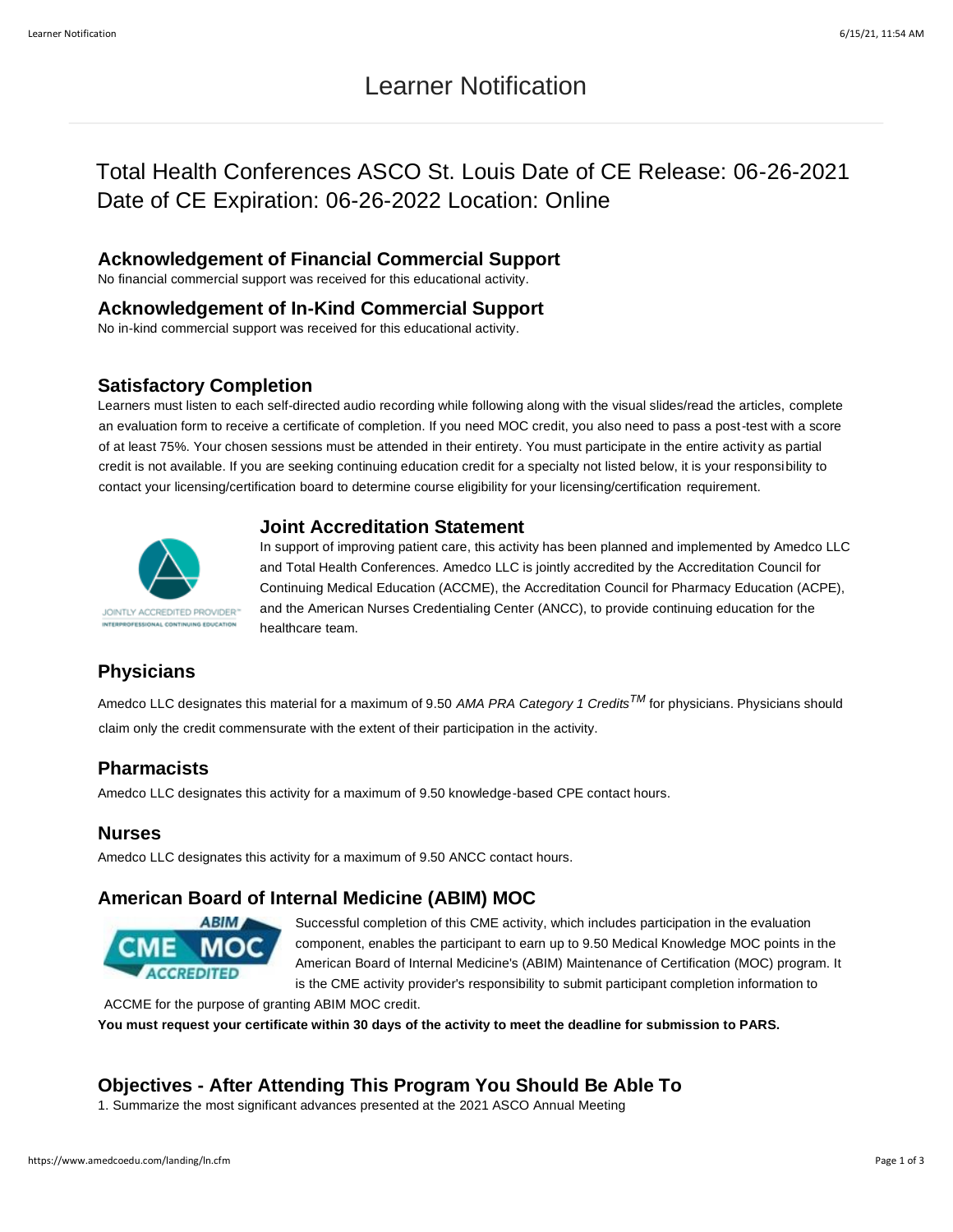- 2. Review the current standard of care for malignancies
- 3. Discuss controversies in the management of cancers

#### **Disclosure of Conflict of Interest**

The following table of disclosure information is provided to learners and contains the relevant financial relationships that each individual in a position to control the content disclosed to Amedco. All of these relationships were treated as a conflict of interest, and have been resolved. (C7 SCS 6.1-6.2, 6.5)

All individuals in a position to control the content of CE are listed in the program book. If their name is not listed below, they disclosed that they had no financial relationships with a commercial interest.

| Name                  | <b>Commercial Interest: Relationship</b>                                                                                                                                                                                                                                                                                                         |
|-----------------------|--------------------------------------------------------------------------------------------------------------------------------------------------------------------------------------------------------------------------------------------------------------------------------------------------------------------------------------------------|
| Shayma Kazmi          | Merck, Lilly: Stock Shareholder<br>Merck, Takeda, Eisai:Consultant<br>Immunomedics, Merck, Takeda, Eisai, Lilly, Jazz pharmaceuticals: Speakers Bureau                                                                                                                                                                                           |
| Jennifer Klemp        | National Cancer Institute, Pfizer Grants for Learning & Change: Research Grant Overall<br>Principal Investigator<br>Pfizer, Astra Zeneca: Consultant<br>Pfizer, Astra Zeneca: Speakers Bureau<br>Cancer Survivorship Training, Inc:Stock Shareholder<br>Cancer Resource Partners, LLC: Principal<br>University of Kansas Cancer Center: Employee |
| Cynthia Ma            | AstraZeneca, Seattle Genetics, Athenex, Olaris Inc, Philips Electronics North America,<br>Puma Biotechnology: Consultant<br>Novartis, Agendia, Bayer HealthCare Pharmaceuticals, Biovica Inc, Eisai, Sanofi-<br>Genzyme: Scientific/Medical Advisory Board Member                                                                                |
| Neha Mehta-Shah       | Bristol Myers Squibb, Celgene, Innate Pharmaceuticals, Corvus Pharmaceuticals,<br>Verastem, Genentech: Research Grant Site Principal Investigator<br>Kiowa Hakka Kirin, C4 Therapeutics, Karyopharm, Ono:Consultant                                                                                                                              |
| Jane Meisel           | Puma, Novartis, Eli Lilly: Scientific/Medical Advisory Board Member<br>Seattle Genetics: Research Grant Site Principal Investigator                                                                                                                                                                                                              |
| Russell Pachynski     | Janssen, BMS, Pharmacyclics: Research Grant Overall Principal Investigator<br>BMS, EMD Serono, Pfizer, Jounce, Sanofi, Dendreon, Bayer, Genomic Health,<br>AstraZeneca, Walking Fish Therapeutics: Consultant<br>Sanofi, Merck, Genomic Health: Speakers Bureau                                                                                  |
| <b>Jason Porter</b>   | <b>Bristol Myers Squibb: Speakers Bureau</b><br>Bristol Myers Squibb, Novartis, Jazz Pharmaceuticals, Astra Zeneca: Scientific/Medical<br><b>Advisory Board Member</b>                                                                                                                                                                           |
| Nagashree Seetharamu  | Genentech, Vaccinex, Amgen, Merck:Research Grant Overall Principal Investigator<br>Astra Zeneca, Genentech, Takeda, Amgen, Boehringer Ingram, Pfizer:Consultant                                                                                                                                                                                  |
| <b>Heloisa Soares</b> | Ipen, Lexicon, Exelixis, QED, Advanced Accelerator Applications, TerSera:Consultant                                                                                                                                                                                                                                                              |
| David VanderWeele     | Clovis Oncology: Received honorarium                                                                                                                                                                                                                                                                                                             |
| GSK:Consultant        | BMS, TAKEDA, SANOFI:Research Grant Overall Principal Investigator<br>Ravi Vij BMS, TAKEDA, SANOFI, GENENTECH, JANSSEN, SECURABIO, ONCOPEPTIDES, KARYOPHARM,                                                                                                                                                                                      |